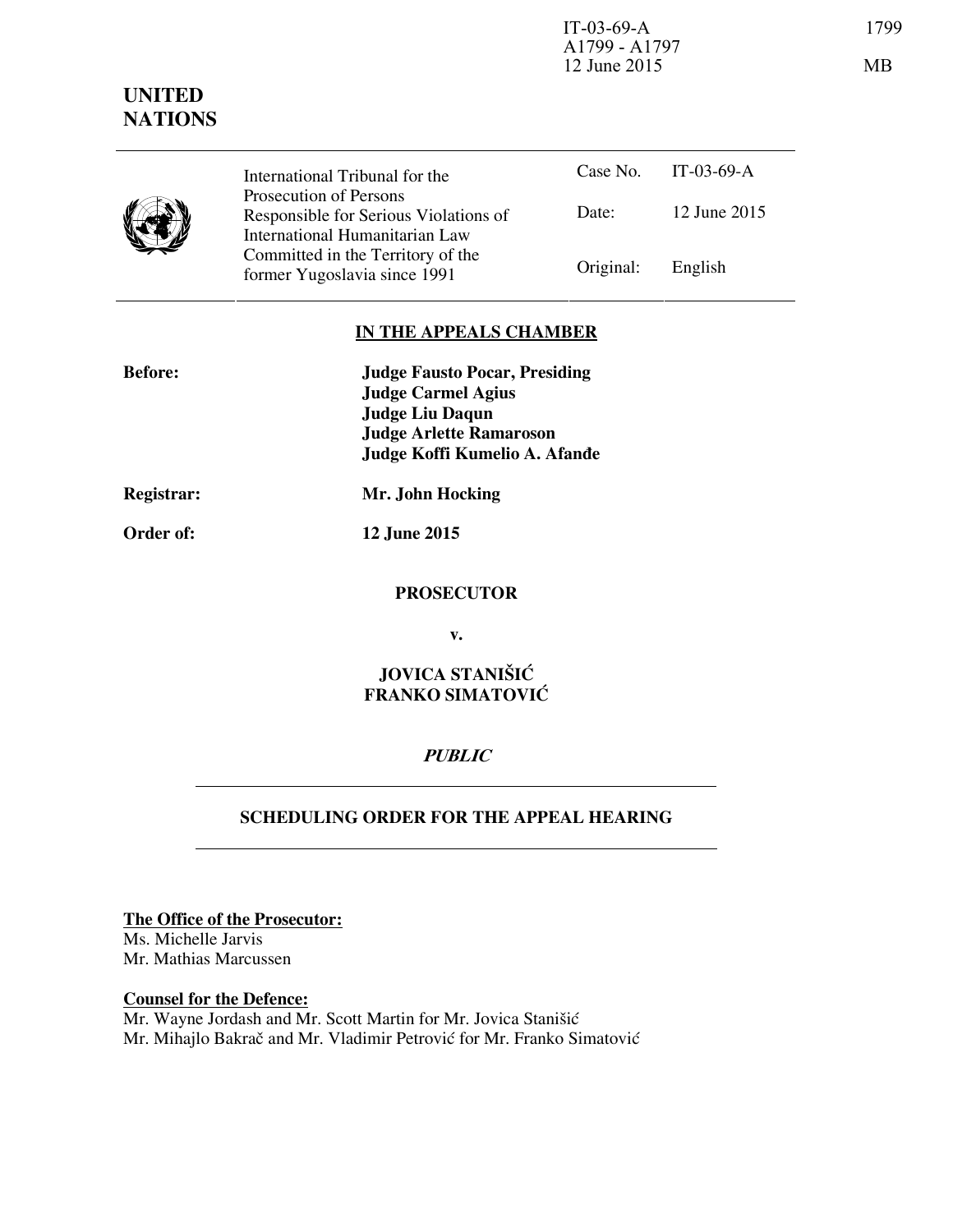**THE APPEALS CHAMBER** of the International Tribunal for the Prosecution of Persons Responsible for Serious Violations of International Humanitarian Law Committed in the Territory of the former Yugoslavia since 1991 ("Appeals Chamber" and "Tribunal", respectively),

**BEING SEISED** of the appeal lodged by the Office of the Prosecutor ("Prosecution")<sup>1</sup> against the judgement rendered in this case by Trial Chamber I of the Tribunal on 30 May 2013:<sup>2</sup>

**NOTING** that Rule 114 of the Rules of Procedure and Evidence of the Tribunal provides that "₣ağfter the expiry of the time-limits for filing the briefs provided for in Rules 111, 112 and 113, the Appeals Chamber shall set the date for the hearing and the Registrar shall notify the parties";

**CONSIDERING** that the filing of the briefs in this appeal is complete;<sup>3</sup>

**HEREBY ORDERS** that the hearing of the appeal in the present case shall take place on **Monday**, **6 July 2015**, in a courtroom to be announced by the Registry of the Tribunal;

**INFORMS** the parties that the timetable for the appeal hearing shall be as follows, subject to adjustments as appropriate:

| $10:00-10:10$   | Introductory statement by the Presiding Judge (10 minutes)   |
|-----------------|--------------------------------------------------------------|
| 10:10-11:40     | Submissions by the Prosecution (1 hour and 30 minutes)       |
| 11:40-13:00     | Lunch break (1 hour and 20 minutes)                          |
| 13:00-14:00     | Response by Jovica Stanišić (1 hour)                         |
| 14:00-14:20     | Pause (20 minutes)                                           |
| $14:20 - 15:20$ | Response by Franko Simatović (1 hour)                        |
| 15:20-15:40     | Pause (20 minutes)                                           |
| 15:40-16:10     | Reply by the Prosecution (30 minutes)                        |
| $16:10-16:20$   | Personal address by Jovica Stanišić (10 minutes) (optional)  |
| $16:20-16:30$   | Personal address by Franko Simatović (10 minutes) (optional) |

<sup>&</sup>lt;sup>1</sup> Prosecution's Notice of Appeal, 28 June 2013; Prosecution Appeal Brief, 11 September 2013 (confidential; public redacted version filed on 25 September 2013); Notice of Filing of Public Redacted Version of Prosecution Appeal Brief and Corrigendum, 25 September 2013.

<sup>2</sup> *Prosecutor v*. *Jovica Stanišić and Franko Simatović*, Case No. IT-03-69-T, Judgement, 30 May 2013 (public with confidential Appendix C).

<sup>3</sup> Corrected Stanišić Response Brief, 8 November 2013 (confidential with public annexes; public redacted version filed on 28 November 2013); Simatovic [sic] Defence Response to Prosecution Appeal Brief, 5 November 2013 (confidential; public redacted version filed on 9 December 2013); Consolidated Prosecution Reply Brief, 25 November 2013 (confidential; public redacted version filed on 29 November 2013); Notice of Filing of Public Redacted Version of Consolidated Prosecution Reply Brief and Corrigendum, 29 November 2013.